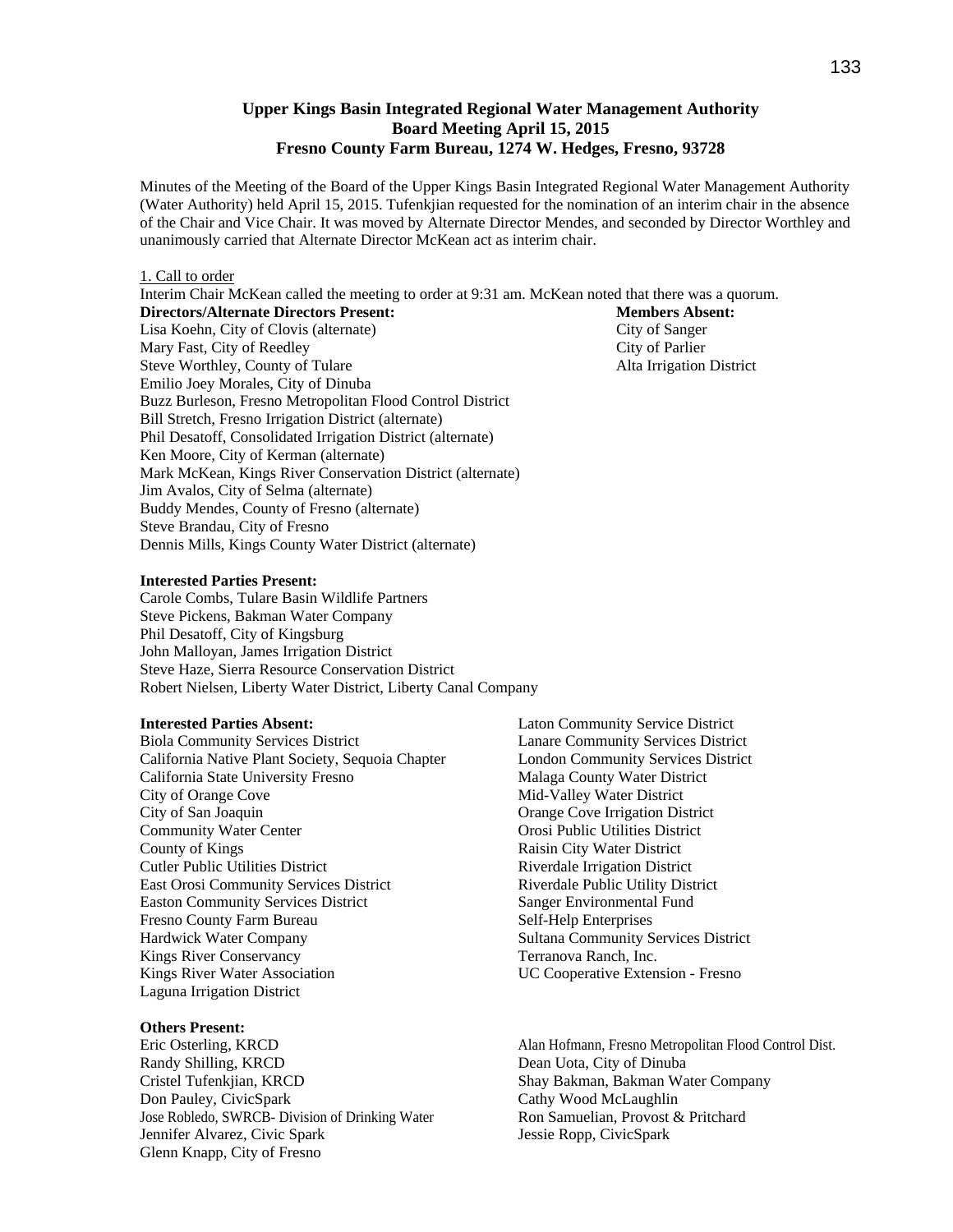2. Addition to or Deletion from the Agenda None

3. Public Presentations

# None

# 4. Approval of Minutes of the January 21, 2015 meeting minutes

It was moved by Director Worthley, seconded by Alternate Director Desatoff, and unanimously carried that the minutes of January 21, 2015 meeting of the Board of Directors be approved with corrections as stated.

## 5. Advisory Committee Report

Interim Chair McKean called on Advisory Committee Chair Lisa Koehn to provide a report on Advisory Committee activities. Koehn reported that the Advisory Committee met on March 18 and discussed preparation for the Prop. 84 grant solicitation, a request to modify the Kings Basin IRWMP Project List, the creation of a completed Project List, and a request to collaborate with CivicSpark on a urban forestry project.

## 6. Staff Reports

*Planning and Implementation Contracts* – Osterling reported on the status of planning and implementation contracts. Osterling referred to the contracts matrix included in the agenda packet for updates on specific projects. Osterling reported that invoicing for Prop. 84 Round 1 and 2 continues. Osterling reported that under Round I, two contract amendments had to be submitted to DWR for budget and timeline changes. Osterling reported that the California Water Foundation grant model project is nearing completion. Osterling reported that the consultant is working through some calibration issues. Osterling reported that a driller has been selected for the dedicated monitoring-well project.

*Inter-regional and Statewide Coordination* – Osterling reported that participation continues on behalf of the Water Authority at the monthly funding area coordination meetings. Osterling reported that discussion has focused on the Prop. 84 grant solicitation. Osterling reported that he is also participating in Watershed Connections, which is an upper watershed discussion group.

*Public Information* –Tufenkjian reported on the state's Save Our Water campaign for 2015 that will include positive reinforcement messaging, easier-to-use tools, more Spanish-language content, and a redesigned website, saveourwater.com, which will include a new water calculator and updated toolkit. Tufenkjian reported that she had contacted the state campaign staff regarding partnership opportunities for local agencies. Tufenkjian reported that there is no state money available for partnerships but the state does provide camera ready artwork that can be personalized locally. Tufenkjian recommended that the Board consider using the \$1,500 designated for outreach in the Authority's budget to produce communication pieces from the statewide campaign, Save Our Water, to be used by the members and interested parties for local events. It was moved by Alternate Director Moore, and seconded by Director Morales, and unanimously carried that up to and including the maximum amount of \$1,500 under Outreach Costs in the 2014-15 budget can be spent on Save Our Water communication pieces.

*Legislation –* Tufenkjian reported that several groundwater bills have been introduced and are being tracked. Tufenkjian reported that SB 208 (Lara) allows for DAC IRWMP projects funded through Prop. 1 to receive advanced payment of 50 percent of the grant award, which assists smaller agencies with cash flow. Tufenkjian reported on AB 617 (Perea) and AB 1390 (Alejo) which are two bills with clean-up language for the Sustainable Groundwater Management Act. Tufenkjian provided an overview of upcoming legislative deadlines.

*Other –* Tufenkjian provided an update on the status of the adoption of the Kings Basin IRWMP. Tufenkjian reported that U.C. Cooperative Extension has provided a letter of adoption and the Sierra Resource Conservation District provided a resolution of adoption. Tufenkjian reported that all of the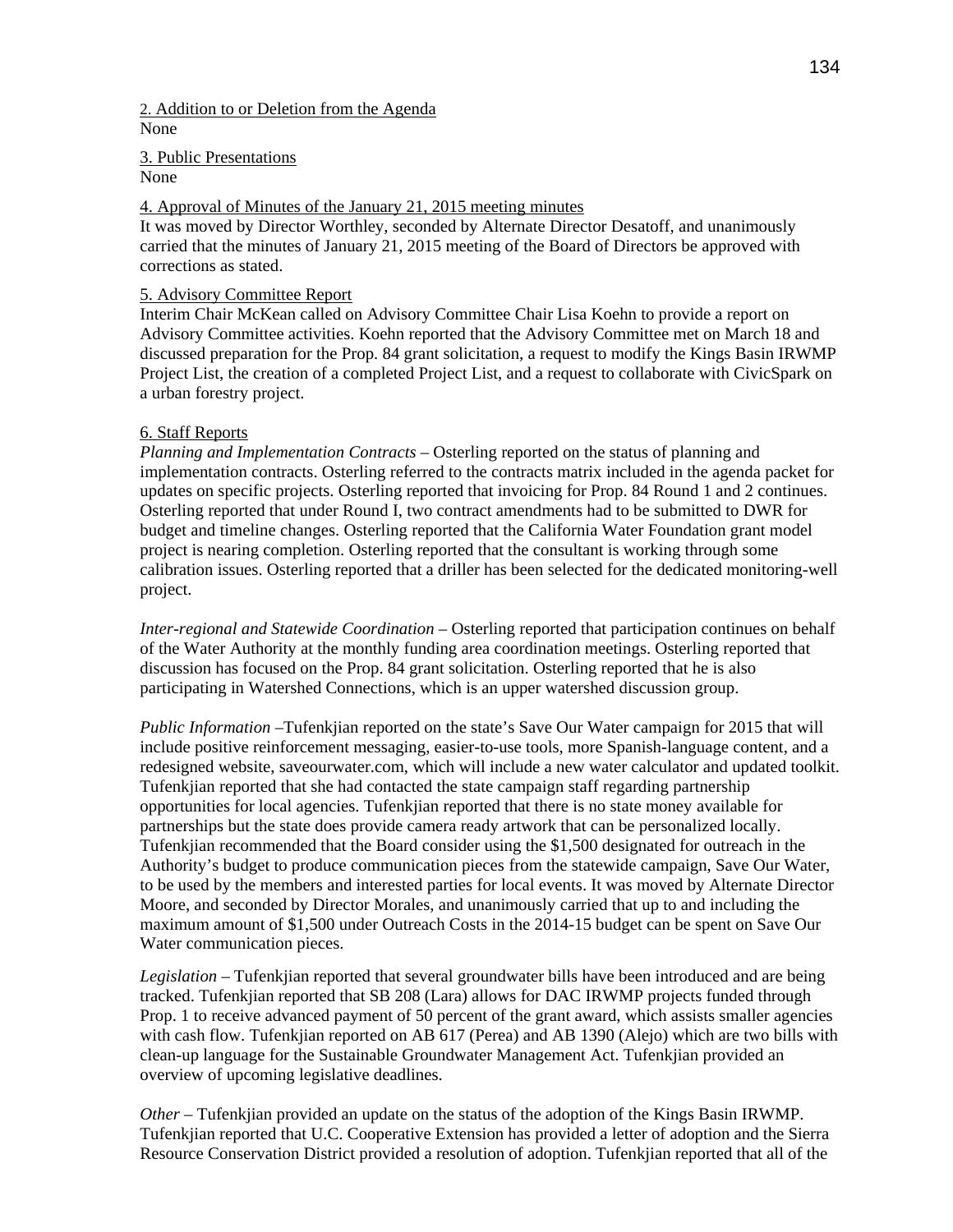Member and Interested Party agencies have adopted the Kings Basin IRWMP, except for Mid-Valley Water District and Lanare Community Services District. Both of these agencies do not have full boards and are unable to adopt the Plan at this time.

# 7. Request to modify the IRWMP Project List

Osterling reported that the Project Work Group reviewed eight projects listed below and found that all the projects are consistent with the Kings Basin IRWMP goals and objectives. The Advisory Committee recommended that the projects be added to the project list. It was moved by Director Burleson, seconded by Alternate Director Koehn and unanimously carried that the Board approve the Advisory Committee's recommendation to add the following projects to the IRWMP Project List:

- 1. Fresno Irrigation District Measurement (Meter) Project
- 2. Fresno Irrigation District Fancher Creek Surface Storage Project
- 3. City of Clovis North Recharge Facility
- 4. City of Fresno Kings River Pipeline
- 5. Fresno Irrigation District Big Dry Creek Recharge Project
- 6. City of Fresno Friant-Kern Canal Pipeline
- 7. City of Fresno Finished Water Transmission Mains (Phase 2)
- 8. Terranova Ranch On-farm Flood Capture Expansion Project

## 8. Recommendation to approve Prop. 84 Implementation Grant Pre-Application and Scoring Documents

Osterling reported that the pre-application and scoring matrix templates for the Prop. 84 implementation grant solicitation were distributed to all of the Members and Interested Parties. Osterling reported that the documents were developed from previous Water Authority templates and the DWR scoring matrix for this round of funding. Osterling reported that he received no comments regarding the draft templates. Osterling stated that the Project Review Panel and Project Work Group both recommend that the Board approve the draft templates. It was moved by Alternate Director Mendes, seconded by Director Burleson, and unanimously carried that the Board approve the preapplication and scoring matrix templates for Prop. 84 implementation grant solicitation.

## 9. Recommendation for Completed Project List Format

Osterling reported that the current Project List has uncompleted projects, funded projects in the process of being completed, and completed projects. Osterling reported that the Project List tracking system needs better clarification. Osterling reported that the Advisory Committee recommends the formation of a completed Project List. It was moved by Director Worthley, seconded by Director Avalos, and unanimously carried that the Board approve the formation of a completed Project List.

## 10. Request to Collaborate with AmeriCorps on an Urban Forestry Project

Tufenkjian reported that a CivicSpark urban forestry project is being coordinated through the Local Government Commission and paid for through a grant from California Fire. Tufenkjian reported that the purpose of the project is to support disadvantaged communities with urban forestry. Tufenkjian reported that the Advisory Committee did not take action to recommend the Water Authority be the regional sponsor because of concerns regarding needing more information about the organization, who will maintain the trees after planting, and what other organizations might be a better fit as a regional sponsor. Tufenkjian introduced Don Pauley, Regional Supervisor for the San Joaquin Valley CivicSpark Program. Pauley introduced two AmeriCorp volunteers Jesse Ropp and Jennifer Alvarez. Ropp and Alvarez provided additional details about the program including upcoming meetings and workshops with locally elected officials. The Board decided to not take action to support sponsorship of the project because the project does not align with the mission of the Water Authority.

## 11. Request to approve quarterly financial reports

Interim Chair McKean called on staff member Randy Shilling to provide an overview of the quarterly financial reports for the period January 1– March 31, 2015. Shilling provided an overview of the